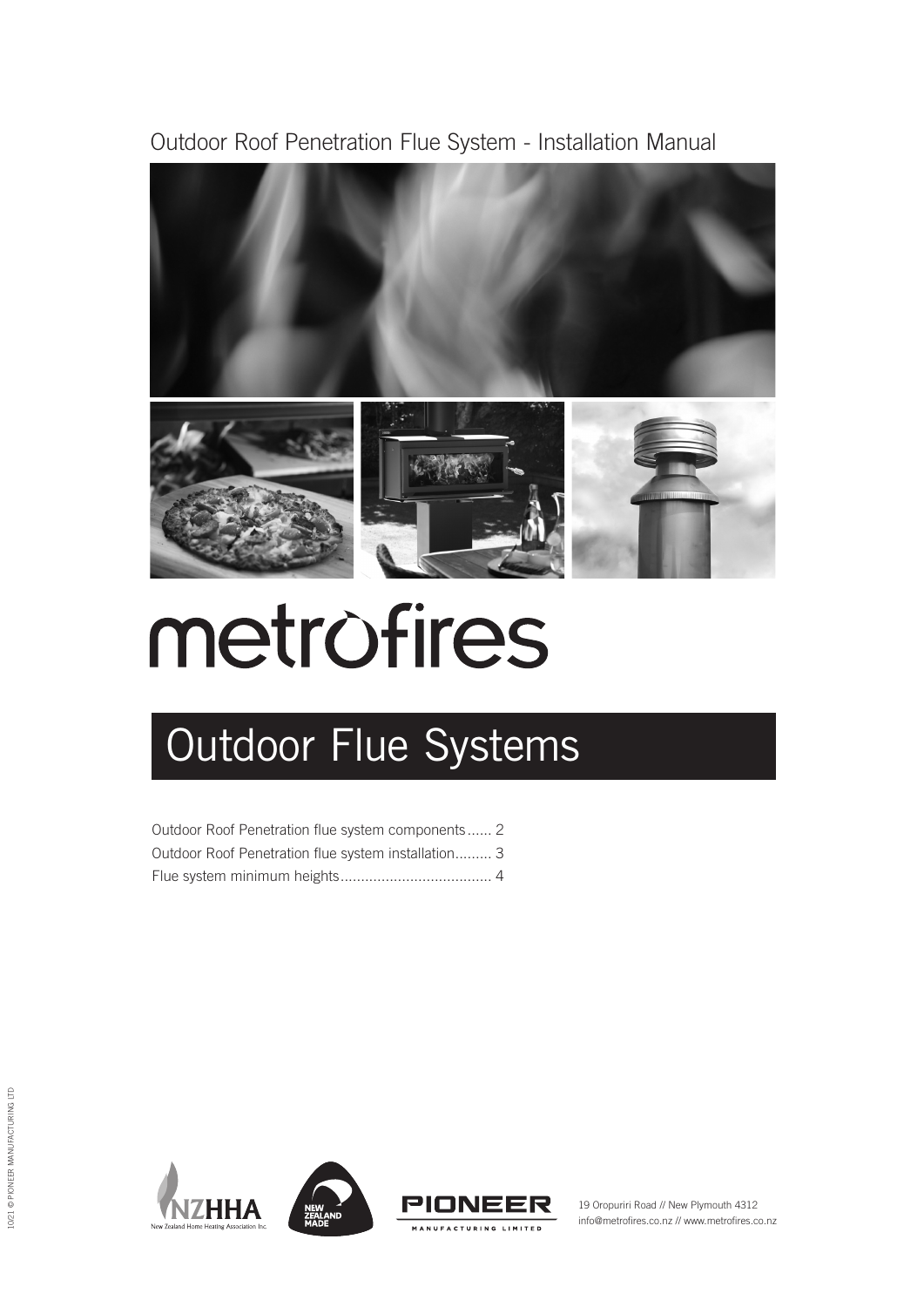## **WARNING!** Important Information

**THIS FLUE KIT HAS BEEN MANUFACTURED IN ACCORDANCE WITH AS/NZS2918 & TESTED TO APPENDIX B. TO ENSURE SAFETY THIS FLUE KIT MUST BE INSTALLED AS OUTLINED IN THESE INSTRUCTIONS AND THE APPROPRIATE REQUIREMENTS OF THE RELEVANT BUILDING CODE OR CODES.**

- Wood fire and flue clearances from combustible walls must be in accordance with the wood fire manufacturer's specifications and AS/NZS2918.
- These instructions are for the Metro Outdoor 850B, 850P and 850T for outside / external installations only.

## **CAUTION!** Important Information

- Mixing flue system components from different sources or modifying the dimensional specification of components is not permitted and will result in hazardous conditions. Where such action is considered outside of these installation instructions, the manufacturer should be consulted in the first Instance.
- It is the responsibility of the installer to ensure that the installation of this flue kit complies with AS/NZS2918, the appliance and flue system manufacturers specifications and that the relevant building codes are adhered to.

#### Outdoor Roof Penetration flue system components



#### **Outdoor 850 Roof Penetration Flue System Components**

- (A) 1 x Anti down-draught cowl (ADD)
- (B) 1 x Combination bracket casing cover
- (C) 1 x 1200mm length of 150mm diameter stainless steel flue pipe
- (D) 1 x 1200mm x 253mm diameter galvanised outer casing slip extension
- (E) 2 x 1200mm length of 150mm diameter stainless steel flue pipe with spacer brackets
- (F) 1 x 1200mm x 200mm diameter galvanised inner casing with spacer brackets
- (G) 1 x 1200mm x 250mm diameter galvanised outer casing
- (H) 1 x 1200mm x 200mm diameter stainless steel upper outer casing (satin black finish)
- (I) 1 x ceiling plate (500mm x 500mm)
- (J) 4 x ceramic spacers
- (K) 4 x self tapping screws
- (L) 1 x 1200mm x 200mm diameter stainless steel lower outer casing with flue shield/bracket attached (satin black finish)
- (M) 1x OBM flue spigot adaptor
- (+) 1 x plastic bag of assembly bolts
- 1x M6x16mm S/S dome head socket screw
- 1x M6 ZP nut
- 3x M6x12mm S/S dome head socket screws
- 4x 6mm S/S flat washers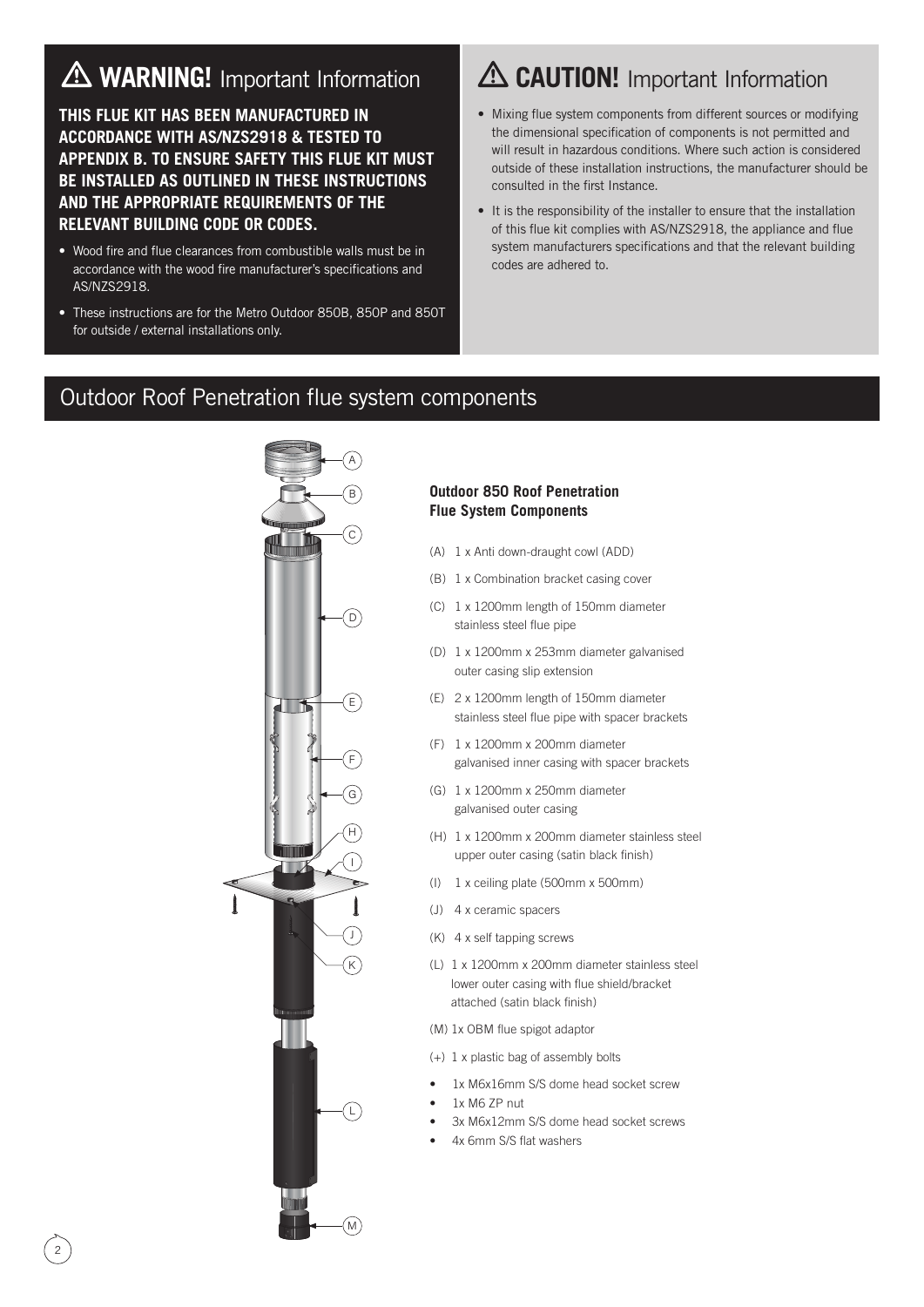#### Installing the flue system

- 1. Locate the outdoor fire in its proposed position adhering to all safety clearances and if necessary mark a point on the ceiling that is directly above the centre of the wood fire's flue spigot. Check that the fire's location allows the outer casing to clear all structural roof timbers.
- 2. Cut a 250mm square hole in the ceiling. Directly above, cut a hole in the roof to accommodate the outer casing or frame out the open space if no continuous roof line exists.
- 3. Fit timber nogs around ceiling. i.e. Nogs form a 250mm square aperture that allows air to circulate freely over the outer casing surface.
- 4. Position the outer casing so that it is flush with the underneath of the ceiling and protrudes through the roof the required height.

*Please note: AS/NZS2918 states, 'the flue pipe shall extend not less than 4.6m above the top of the floor protector'. (Refer to Diagram B).*

- a) If the flue pipe is within 3 metres of a ridge, the flue pipe must protrude at least 600mm above the ridge of the roof. (Diagram C)
- b) If the distance from the ridge is more than 3 metres, the flue pipe must protrude at least 1000mm above roof penetration. (Diagram C)
- c) The flue pipe must be more than 3 metres from any nearby structure. (Refer Diagram C).

Additional inner and outer casings may be required to ensure the following:

- i) The correct minimum roof penetration height.
- ii) Sufficient overall height to encase the flue pipe which must extend a minimum of 4.6 metres from the floor protector. Refer Diagram B.

*Please note: The inner casing (F) should extend a minimum of 200mm above roof penetration. Do not secure the outer casing slip extension onto the outer casing, as final adjustment will be required when fitting cowl assembly. See Paragraph 11.*

5. Fix an appropriate flashing around the outer casing to seal onto the roofing material. Refer to the manufacturer's recommendations for correct fitting.

*Please note: On iron roofs, fixings such as metal angle brackets (approximately 25mm x 25mm) can be fitted under the flashing to securely fix the roof to outer casing.*

- 6. Fit the spigot adapter to the flue spigot of your Outdoor 850 fire. This section drops over the flue spigot with the fixing point located to the front of the fire. Fix into the flue spigot firmly using 1x M6x16mm dome head socket screw, washer and nut. The washer fits under the head of the bolt on the outside of the spigot adapter.
- 7. Lift 200mm liner with flue-shield attached over the spigot adaptor and locate using the three dome head socket screws supplied (do not tighten at this stage).
- 8. Place the ceiling plate over the 200mm liner and sit on top of the flue shield, be careful not to scratch the painted surface of the liner.
- 9. Assemble the 150mm flue pipes together ensuring the seams are straight, offsetting the seams will ensure a neat fit. Secure the pipes together using three evenly spaced monel rivets (the two lengths of flue with the three spacers tabs attached need to be the lower lengths of flue closest to the fire). From the roof lower the flue into position with the crimped end down. Make sure the crimped end is properly inserted into the flue spigot adaptor.
- 10. From the roof, lower the painted 200mm liner (H) swage down into position through the ceiling and join to the 200mm outer casing with flue shield. Install the 200mm inner casing (F) with the internal and external spacers tabs.
- 11. Before securing the outer casing slip extension to the outer casing with 3 rivets, ensure the flue pipe is either flush with or extends above the top of the outer casing slip extension by no more than 15mm. Adjust slip extension to obtain this measurement.
- 12. Push casing cover (B) (with spigot inside flue pipe) down onto the outer casing slip extension. The 3 locating brackets with holes must be on the outside of the outer casing slip extension and are secured using 3 rivets.
- 13. Fit cowl but do not secure, as removal for flue cleaning will be necessary. Deform or ovalise the stub of the cowl to ensure it is a tight friction fit.
- 14. Fasten ceiling plate to ceiling using screws and ceramic spacers provided. Ensure an even air gap around flue pipe when fixing. Remove protective plastic from ceiling plate.

*Please note: A 12mm air gap between ceiling plate and ceiling must be maintained using the ceramic spacers provided.*

Tighten the two rear flue shield fixings and leave the front fixing fingertight. Leave all installation and operating instructions with the owner.

#### **Conditions of use**

The wood fire must be operated in accordance with the manufacturer's instructions.

- The stainless steel flue pipe must be swept by mechanical means only. (We recommend mixed head or polypropylene brushes). Under NO circumstances should chemical flue cleaners, (soot destroyers) or steel chimney brushes be used.
- Only use newspaper or firelighters when lighting the fire; never burn colour printed brochures or junk mail.
- Flue pipes must be secured together with a minimum of three Monel Steel rivets equally spaced around the joint.

The paint finish appearance may change, depending on heater operation and is designed to be a maintainable finish. To maintain paint finish or touch up use only genuine Pioneer Aerosol. Available in high temp black and zinc finishes.

Outer casings can be touched up using Pioneer satin black aerosol paint.

The stainless steel flue pipe must be installed in accordance with this installation instructions, using flue componentry supplied by Pioneer. It is the responsibility of the installer to ensure no water leaks into the Flue System.

#### **FAILURE TO OBSERVE THESE CONDITIONS MAY NEGATE ALL PRODUCT WARRANTIES. REFER WWW.METROFIRES.CO.NZ**